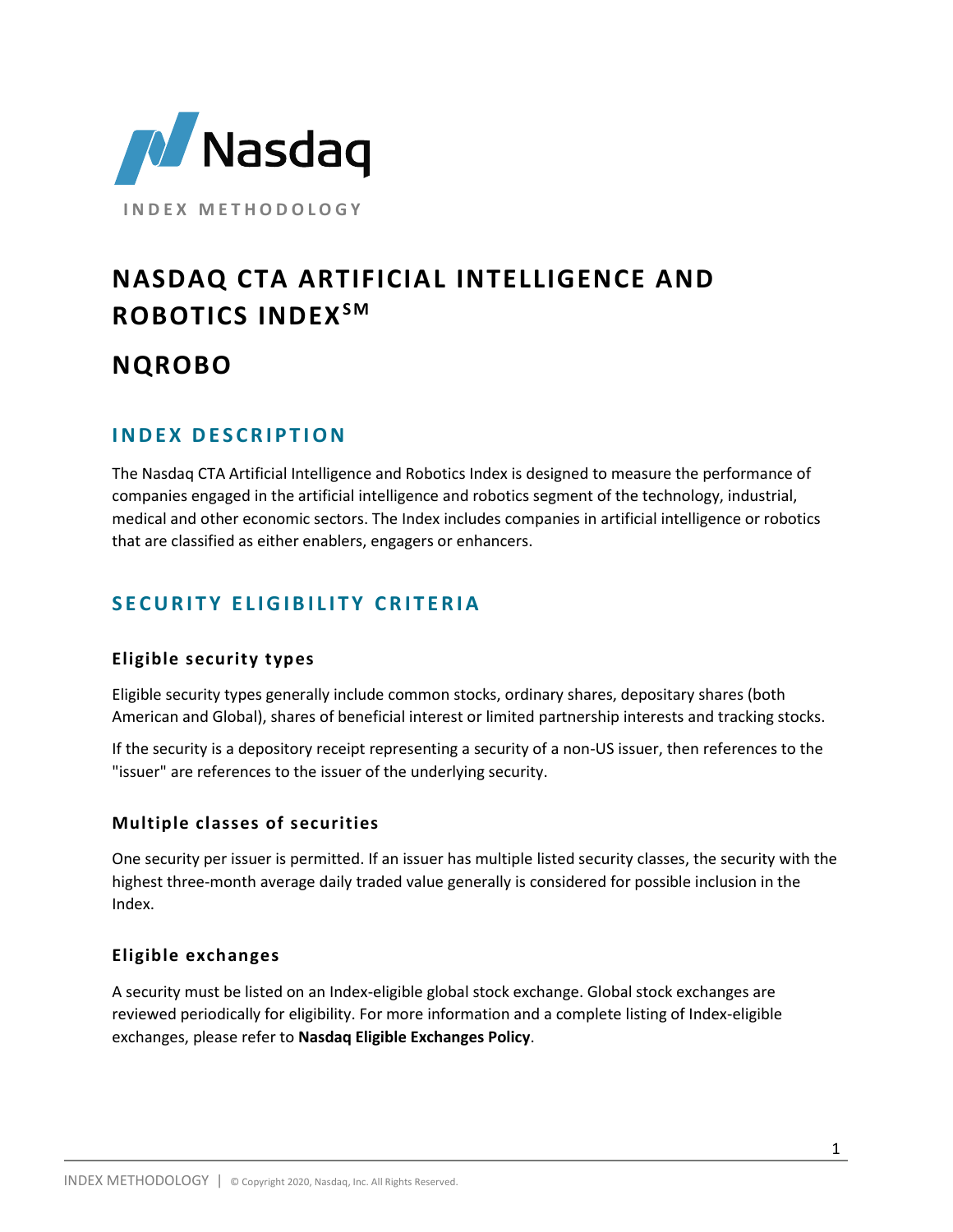#### **Industry or sector eligibility**

A company must be classified by Consumer Technology Association (CTA) as an Artificial Intelligence or Robotics company.

#### **Market capitalization eligibility**

A security must have a market capitalization of at least 250 million United States Dollars (USD).

### **Liquidity eligibility**

A security must have a three-month average daily traded value of at least 3 million USD.

#### **Float eligibility criteria**

At least 20% of a security's total shares outstanding must be publicly available for trading (float shares).

#### **Other Eligibility Criteria**

If, at reconstitution, Nasdaq becomes aware that an issuer or security will soon undergo a fundamental change that makes it ineligible, Nasdaq will remove the security from consideration. This includes entering into a definitive merger or acquisition agreement or other pending arrangement that would make it ineligible for Index inclusion, or a filing of bankruptcy or similar protection from creditors.

## **I N D E X C A L E N D A R**

#### **Reconstitution schedule**

The Index Reconstitution is conducted semi-annually in March and September.

#### **Reconstitution reference dates**

The Security Eligibility Criteria are applied using market data as of the end of January and July, respectively.

#### **Reconstitution announcement dates**

Index Reconstitutions are announced in early March and September.

#### **Reconstitution effective dates**

Index Reconstitutions are effective at market open on the trading day after the third Friday in March and September.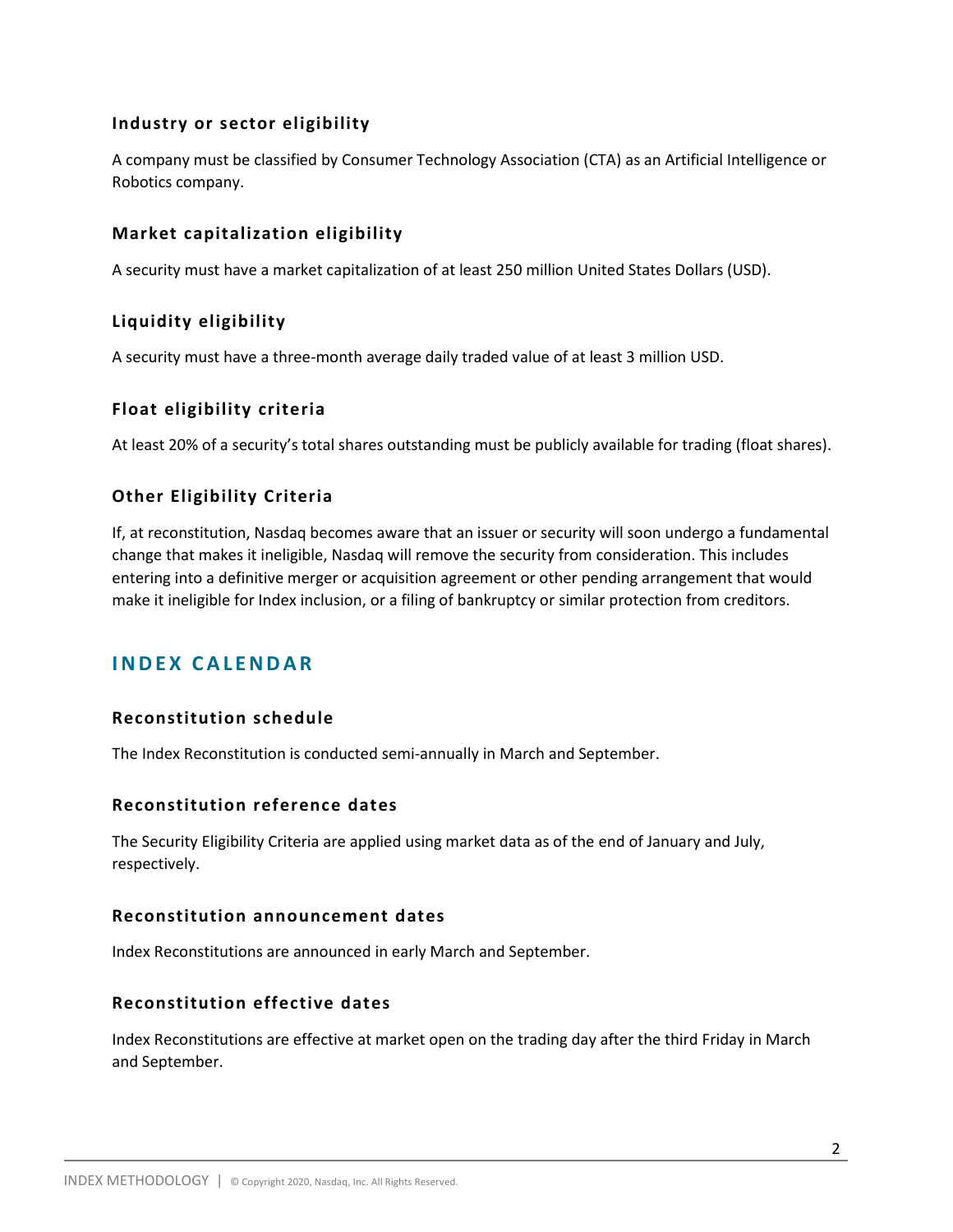#### **Rebalance schedule**

The Index is rebalanced quarterly in March, June, September, and December.

#### **Rebalance reference dates**

The Index Rebalance uses Last Sale Price as of the prior month-end (February, May, August and November, respectively).

#### **Rebalance announcement dates**

Index Rebalance changes are announced in early March, June, September and December.

#### **Rebalance effective dates**

Index Rebalance changes are effective at market open on the next trading day after the third Friday in March, June, September and December.

# **CONSTITUENT SELECTION**

#### **Constituent selection process**

CTA's AI Intensity Ratings capture the perceived degree of a company's AI sector involvement within one of the three categories: Enabler, Engager and Enhancer.

- Enablers are companies that develop the building block components for robotics or artificial intelligence, such as advanced machinery, autonomous systems/self-driving vehicles, semiconductors, databases used for machine learning.
- Engagers are companies that design, create, integrate, or deliver robotics and/or artificial intelligence in the form of products, software, or systems.
- Enhancers are companies that provide their own value-added services within the Artificial Intelligence and Robotics ecosystem, but which are not core to their product or service offering.

Securities that meet the applicable Security Eligibility Criteria are ranked within their categories by their companies' CTA AI Intensity Ratings. Securities ranked in the top 30 within each category, including ties, are selected for the Index.

## **CONSTITUENT WEIGHTING**

#### **Constituent weighting scheme**

The Index is a modified equal-weight index.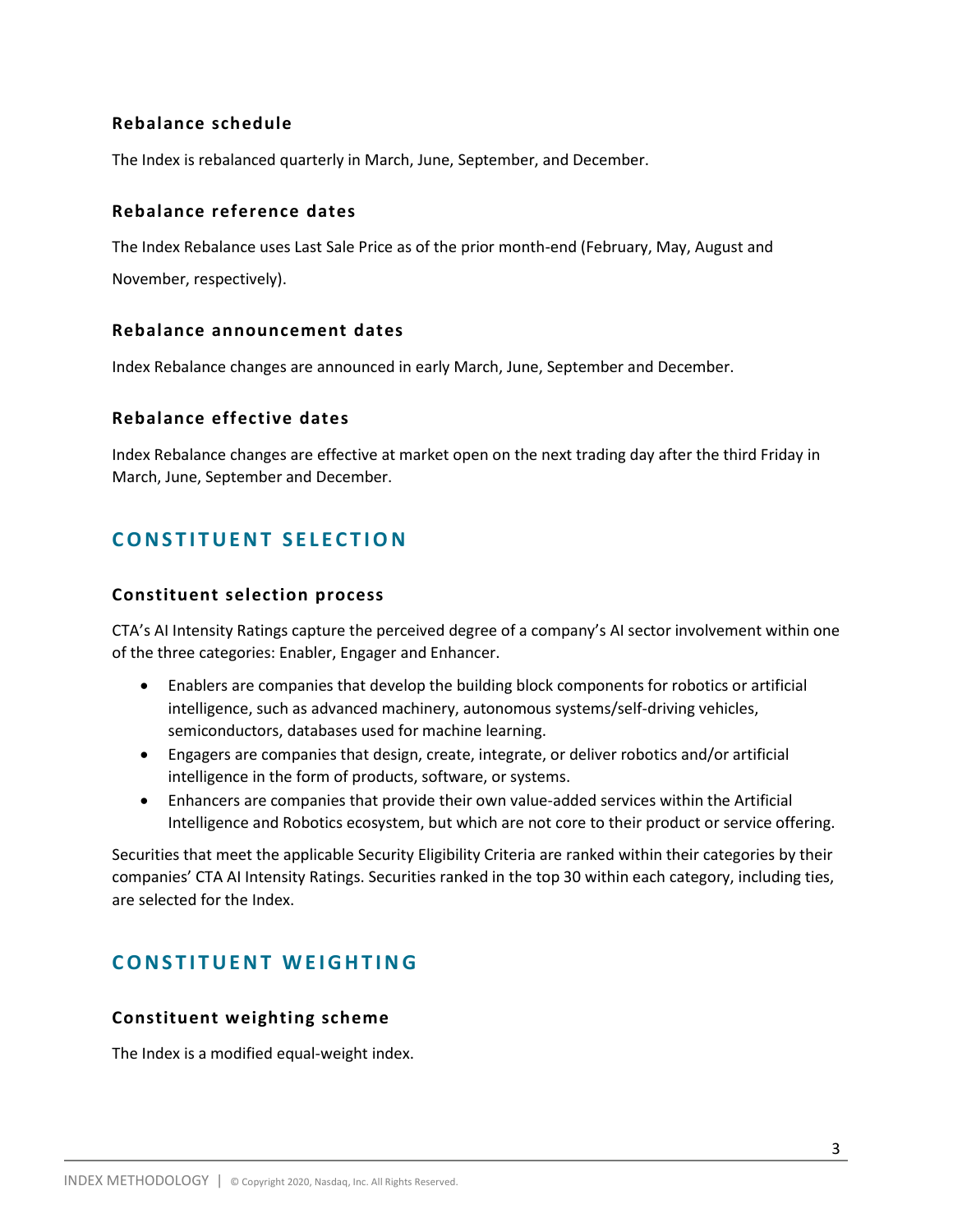#### **Constituent weighting process**

Category weights are set to the following values:

- Enablers: 25%
- Engagers: 60%
- Enhancers: 15%

All Index Securities are assigned equal Index market value within their respective categories.

For additional information about index weighting, see **Nasdaq Standard Index Weight Adjustment Guidelines.**

# **I N D E X M A I N T E N A N C E**

#### **Deletion policy**

If, at any time during the year other than the Index Reconstitution(s), an Index Security no longer meets the Eligibility Criteria, or is otherwise determined to have become ineligible for inclusion in the Index, it is removed from the Index. This includes circumstances where an Index Security is determined to be ineligible for continued inclusion in the Index due to bankruptcy, delisting, or a definitive agreement that would likely result in the security no longer being Index eligible. Please refer to **Nasdaq's Corporate Actions and Events Manual – Equities** for detailed handling of the aforementioned event types.

#### **Replacement policy**

Index securities deleted at any time during the year other than the Index Reconstitution(s) are not replaced.

### **Corporate actions**

In the interim periods between scheduled index reconstitution events, individual Index securities may be the subject to a variety of corporate actions and events that require maintenance and adjustments to the Index. Specific treatment of each type of corporate action or event is described in **Nasdaq Corporate Actions and Events Manual – Equities**, which is incorporated herein by reference.

In certain cases, corporate actions and events are handled according to the weighting scheme or other index construction techniques employed. Wherever alternate methods are described, the Index will follow the "Non-Market Cap Corporate Action Method."

#### **Index share adjustments**

Other than as a direct result of corporate actions, the index does not normally experience share adjustments between scheduled Index rebalance and reconstitution events.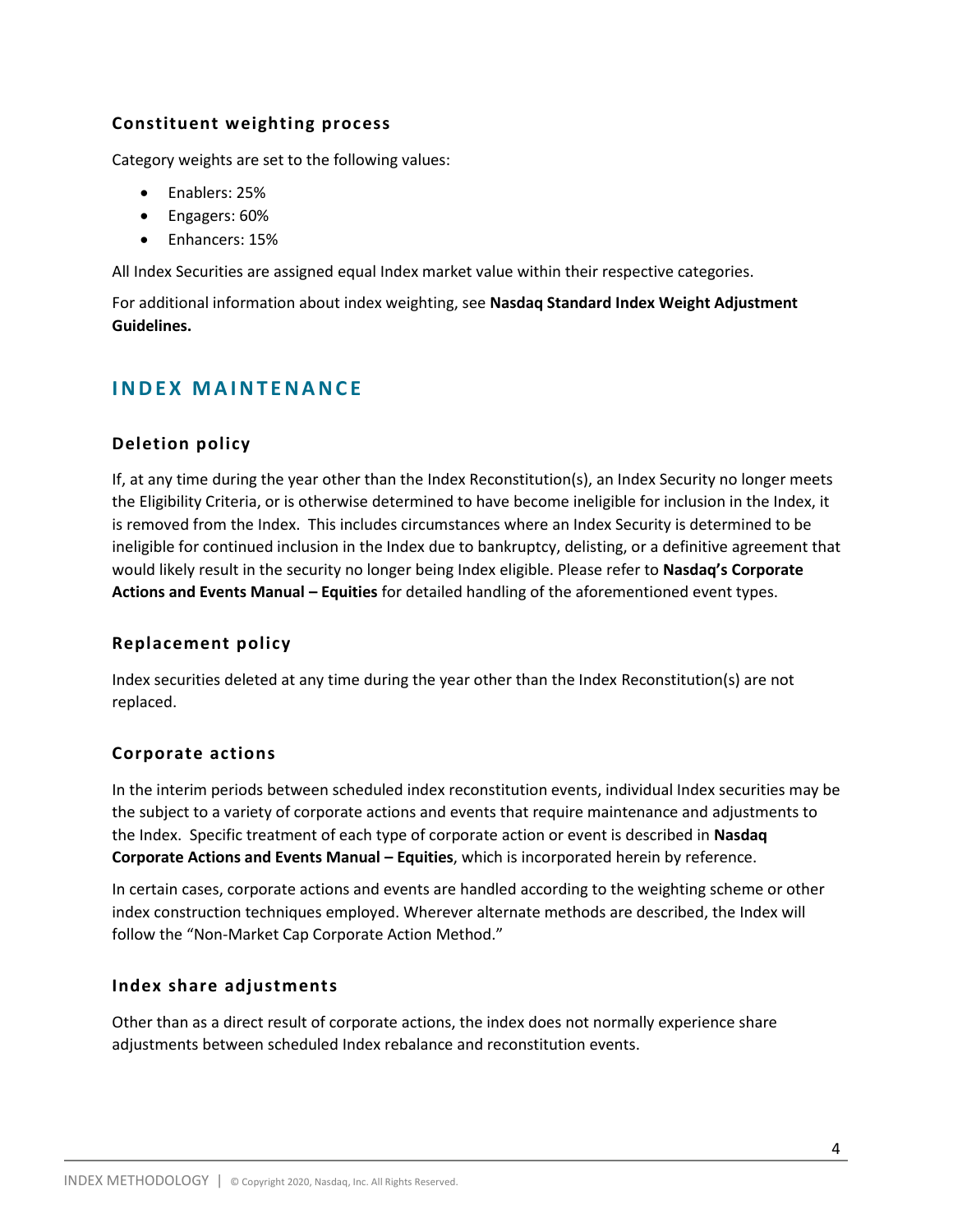# **A D D I T I O N A L I N F O R M A T IO N**

#### **Announcements**

Nasdaq announces Index-related information via the Nasdaq Global Index Watch (GIW) website at http://indexes.nasdaqomx.com.

For more information on the general Index Announcement procedures, please refer to the **Nasdaq Index Methodology Guide**.

#### **Holiday schedules**

The Indexes are calculated Monday through Friday and does not close for holidays, as it is a Global Index.

#### **Unexpected market closures**

For information on Unexpected Market Closures, please refer to the **Nasdaq Index Methodology Guide**.

#### **Calculation types**

For information on the Index calculation types as well as the mathematical approach used to calculate the Index(es), please refer to the **Calculation Manual – Equities & Commodities**.

#### **Recalculation and restatement policy**

For information on the Recalculation and Restatement Policy, please refer to the **Nasdaq Index Recalculation Policy**.

#### **Data sources**

For information on data sources, please refer to the **Nasdaq Index Methodology Guide**.

#### **Contact information**

For any questions regarding an Index, please contact the Nasdaq Index Client Services team at indexservices@nasdaq.com.

#### **Index dissemination**

Index values and weightings information are available through Nasdaq Global Index Watch (GIW) website at https://indexes.nasdaqomx.com/ as well as the Nasdaq Global Index FlexFile Delivery Service (GIFFD) and Global Index Dissemination Services (GIDS). Similar to the GIDS offerings, Genium Consolidated Feed (GCF) provides real-time Index values and weightings for the Nordic Indexes.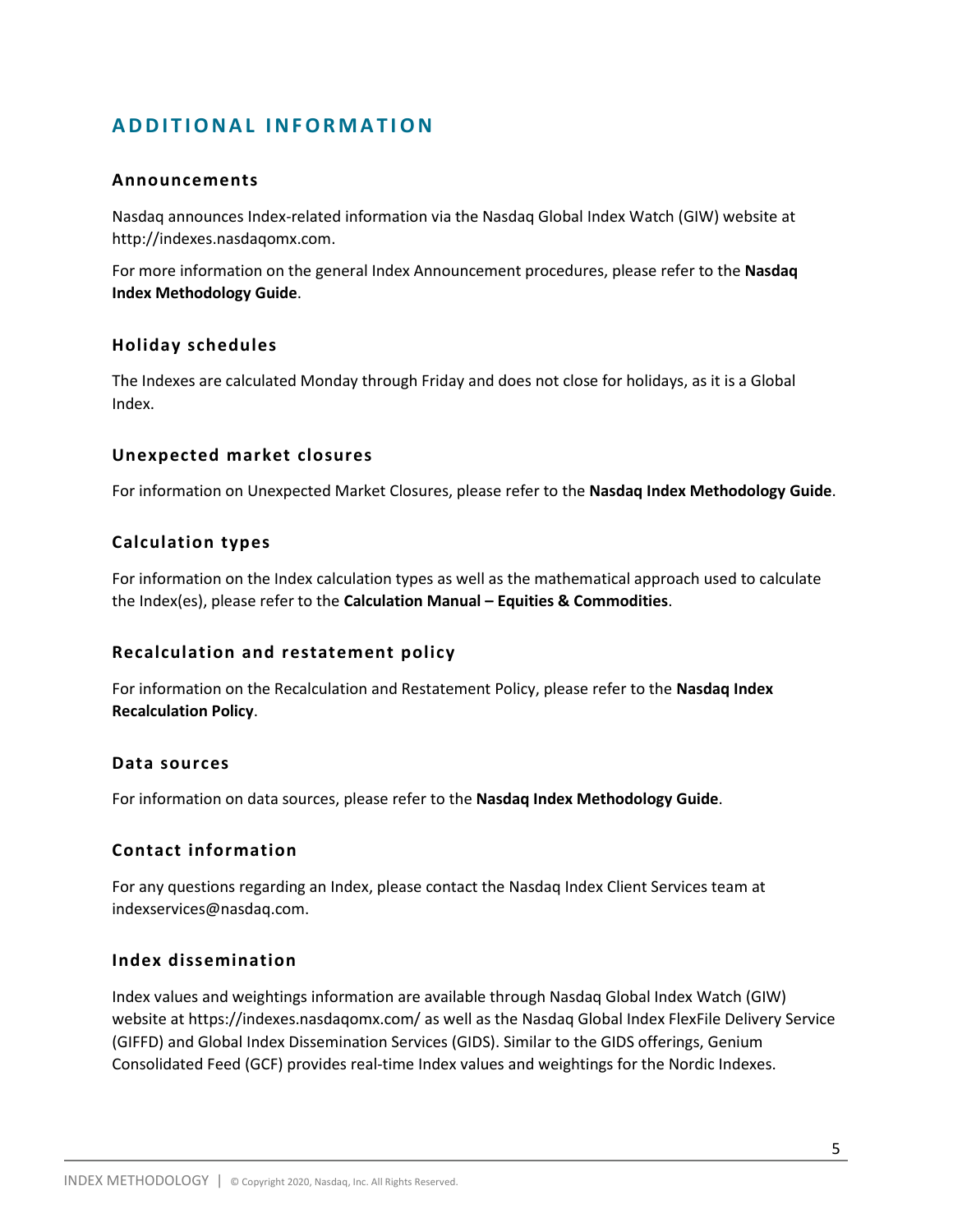For more detailed information regarding Index Dissemination, see the **Nasdaq Index Methodology Guide**.

#### **Index calculation and dissemination schedule**

The index is calculated starting by the earliest time zone (Asia/Tokyo) and closes by the latest time zone (America/New York).

#### **Website**

For further information, please refer to Nasdaq GIW website at https://indexes.nasdaqomx.com/.

#### **FTP and dissemination service**

Index values and weightings are available via FTP on the Nasdaq Global Indexes FlexFile Delivery Service (GIFFD). Index values are available via Nasdaq's Global Index Dissemination Services (GIDS).

# **G O V E R N A N C E**

#### **Index governance**

All Nasdaq Indexes follow the same governance structure. For a detailed list of this information, please see the **Nasdaq Index Methodology Guide.**

#### **Nasdaq Index Management Committee**

The Nasdaq Index Management Committee approves all new Index Methodologies. This committee is comprised of full-time professional members of Nasdaq. The committee meets regularly, and reviews items including, but not limited to, pending corporate actions that may affect Index constituents, statistics comparing the composition of the indexes to the market, companies that are being considered as candidates for addition to an Index, and any significant market events.

For a detailed overview of the Index Management Committee, please see the **Nasdaq Index Methodology Guide**.

#### **Internal reviews of methodology**

For a detailed description on internal reviews of the Methodology, please see the **Nasdaq Index Methodology Guide**.

### **Communication with stakeholders and consultations**

For a detailed description on Consultations and Communications with Stakeholders, please see the **Nasdaq Index Methodology Guide**.